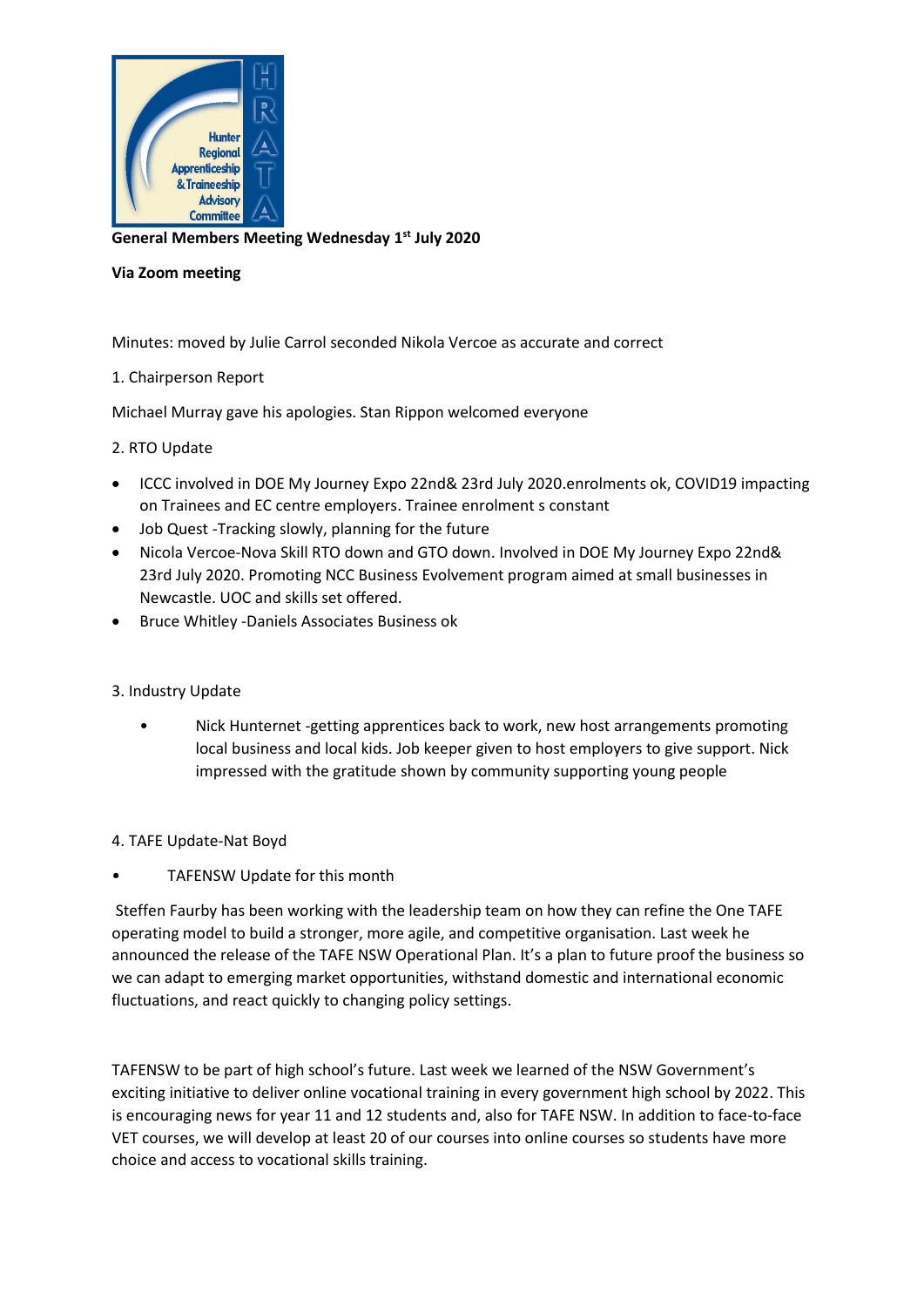

Students return for Semester 2 on the 20th July. Delivery will be a combination of a return to campus- based delivery with risk controls in place, as well as continuation of connected delivery, where possible. Controlled campus based delivery requires that wherever possible TAFE NSW maintains a 1.5 metre social distancing protocol. Our previous protocol of 4 square metres per person required us to split classes. This is no longer a relevant due to the easing of restrictions. Students will be advised this week of the delivery of their program and how they can engage5. Training Services Update

Staff working remotely, Amber in the office, new front office area, feedback given on A&T numbers, suspensions up 418% and cancellations up 47%. SBAT programme CC team and Newcastle Team, feedback budget still TNI money available, working on EWallet-DOE & TS. COVID19 update. Measures to restore Economy & job discussed

# 5. TS Update

Mary Ann O'Loughlin is moving on and - Martin Graham will be the Acting Deputy Secretary of the new Education System Reform Division, which will include S&HE.

Here are the links to the ISLP board direction, you can share these links: https://www.infrastructure.nsw.gov.au/industry/construction-industry/

• PBD on Buy NSW. https://buy.nsw.gov.au/policy-library/procurement-board-directions/pbd-2020-03-skills,-training-and-diversity-in-construction

- https://arp.nsw.gov.au/pbd-2020-03-skills-training-and-diversity-in-construction/
- Buy NSW home page https://buy.nsw.gov.au/\_nocache at the bottom of the page under News.

TNI Budget – new budget is being approved within the week ahead.

Awards Update

SBATS - Supporting businesses

New ATSI staff

More work is needed to ensure industry expectations are being met.

Many more businesses are operating in an extremely lean environment - what skills are needed to ensure we are still projecting and preparing a pipeline

Tomago Hub Project – Port Stephens - link to other areas of focus – best practice model - industry focused

Collaborations - ANP Chats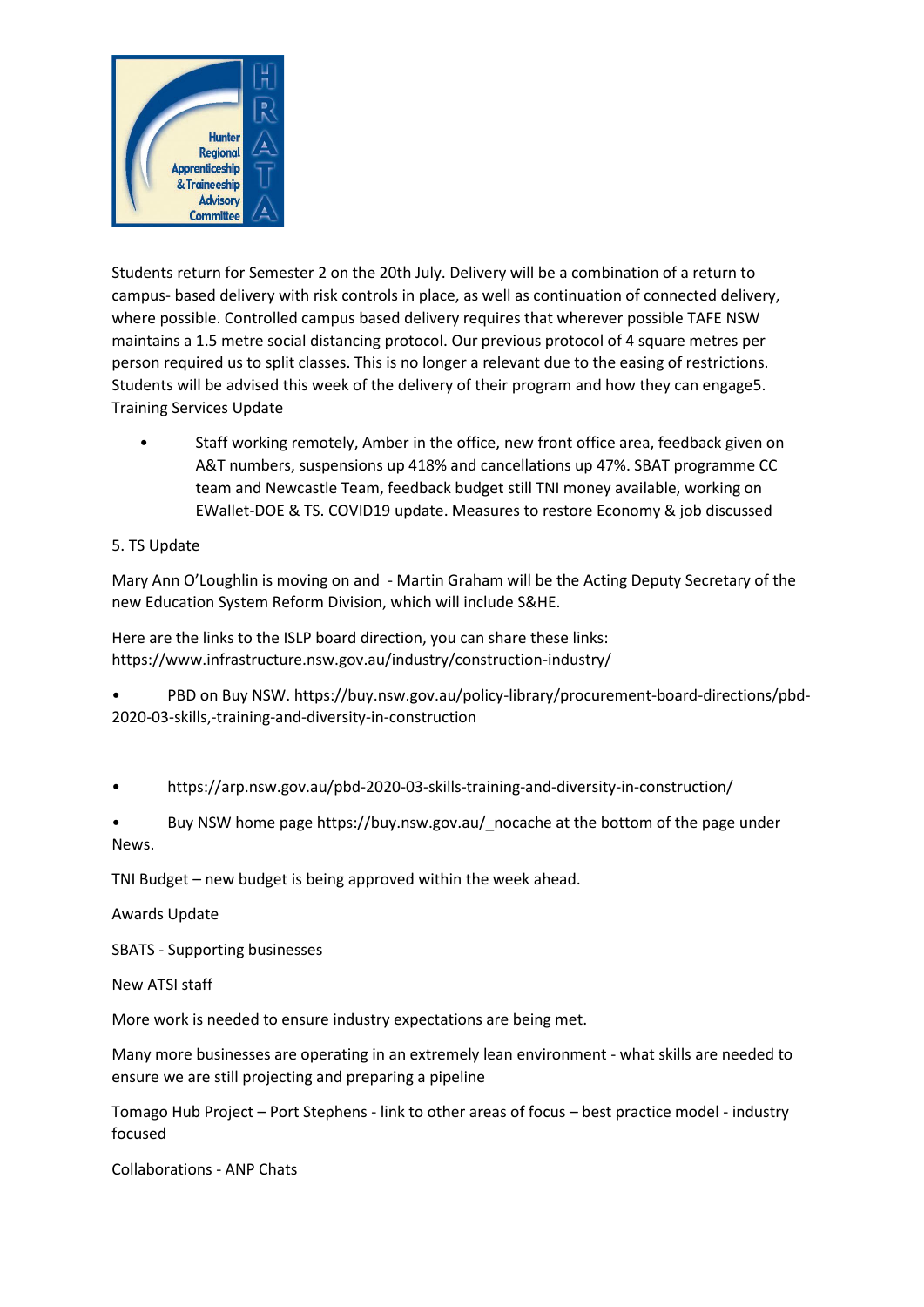

#### TAFE meetings

Tool Box Talks - Why Business chambers Council work - what their LGA needs – Business development Virtual Expo – Career Links End of the month Business Recovery Road Show 6th & 7th Nelson Bay Golf Club David Morrant Strategic Stakeholder Engagement Manager M 0448 657 993 E David.Morrant@service.nsw.gov.au | service.nsw.gov.au | 13 77 88

6 ASN Update

- Jeff Cooke ABAC-COVID19 claims are the main focus, connecting with employers to assist with A&T wage subsidy, difficulty processing claims, Mentoring Program for A&T who are suspended this is done currently by SMS or phone calls.F2F and remote sign ups occurring. Market down by 30%. 6-month pilot program offering Mid-Career advice offered through the Mentoring program
- Peter Styles VERTO COVID19 impact-Customer services receiving enormous amount of phone calls, aim to support A&T & employers, Skills checkpoint and Flight Centre staff over. Currently claim confusion & wages subsidy/job keeper Wages subsidy claims total 4500 to date

7. Finance Report.

| Balance as at 29th May          |     | \$48,388.99 |
|---------------------------------|-----|-------------|
| Income TS grant and Sponsorship | $=$ | \$9,103.77  |
| Expenditure, Awards etc         |     | \$10,620.28 |
| Closing Balance as at 30th June |     | \$48,903.71 |

### 8. General Business

- John Purcell Career Links DOE My Journey Expo 22<sup>nd</sup> & 23<sup>rd</sup> July 2020. Targeting VET & A&T. students can access for 3 months
- Review COVIC19 restrictions end of July as to whether HRATA use the Green Room in the future
- Nick Couper encouraged member t become a Mark Hughes supporter